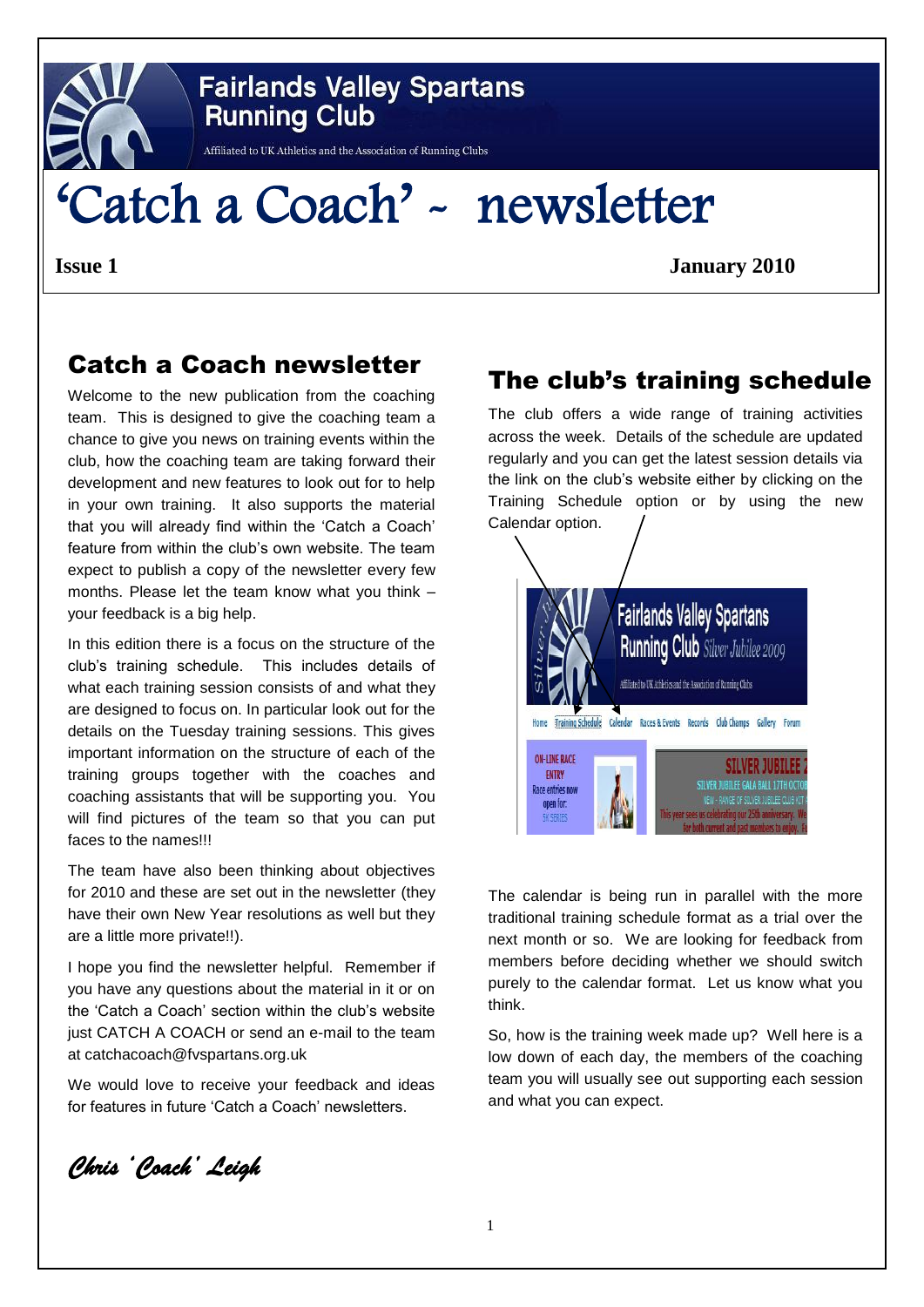### Monday

Monday is the chance for the Starter Group to meet for their training. The session starts at 7.30pm from our base at Marriotts School. The sessions are led by Tessa Stephenson and Katrina Doyle with support from Dave Stephenson. The group is usually supported by additional members of the coaching team that you will see in other sessions as well during the week. The Monday session is designed to cater for beginners or those relatively new to running who want to build up from a run/walk to running a continuous 3-4 mile route. The group take regular jog/walk recoveries, ensuring they stay together as a group. This is a great way for new runners to be introduced to the training concepts, running in a group and getting to know the club and what it offers them.

**Tessa**



**Katrina**



**Dave**



### Tuesday

Tuesday is the club's principal training session. It is interval training built within a run of between 5 and 7- 8 miles depending upon the group that you run with. Intervals consist of timed efforts followed by timed recovery runs at a slower pace. The sessions help to build speed endurance and are designed to cater for all abilities of runner that are able to complete 5 or more miles of continuous running.

The number of the groups running on a Tuesday has grown to accomodate the growth in runners as a result of the success of the club. Currently the schedule is set up for 4 groups. Each group has a lead coach or coaches with able assistant coaches as well, who are all CRB checked. **The groups are identified by a number and a colour.**

Each of the groups operates to cater for runners of a cetain ability – both in terms of the distance they can run and the speed at which they can run.

**Group 1 – the red group**

**(indicative 10K time = 57 minutes or more)**

This group is led by the coaches Tessa, Dave and Katrina.

The group usually run a circuit of a total of 5 to 5.5 miles and is suited to runners who have been running a 10K time of 57 minutes or more.

### **Group 2 – the yellow group**

**(indicative 10K time = 50 to 56 minutes)**

The group is led by coach Tony Osborne with assistant coaches Sarah O'Bryan, David Clarke and Tricia Hopper supporting as well.

The group usually run a circuit of a total of 6 miles and is suited to runners who have been running a 10K time of between 50 and 56 minutes.

**Tony** 



**Sarah**

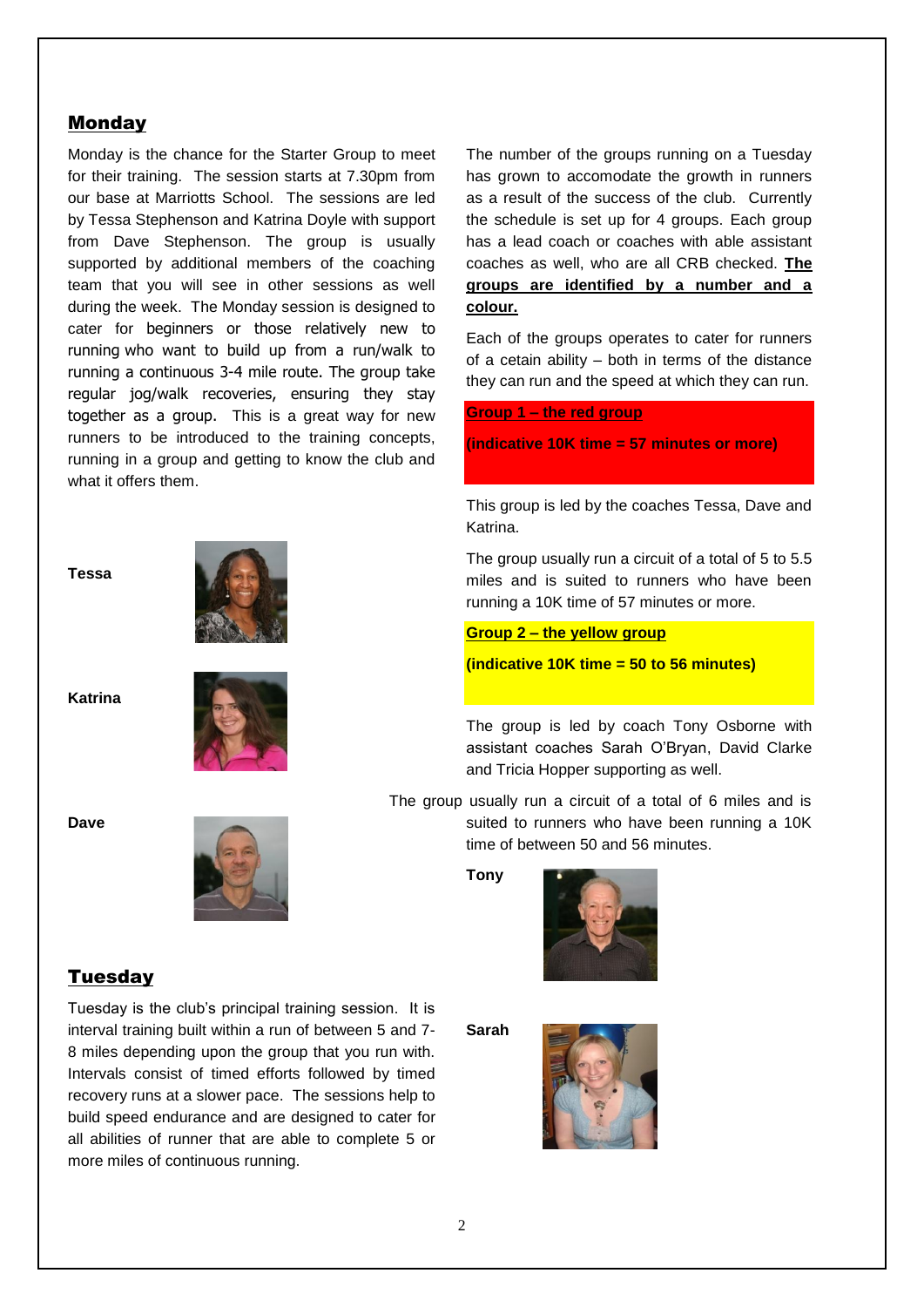



**David**



## **Group 3 – the blue group (indicative 10K time = 45 to 50 minutes)**

The group is led by head coach Chris Leigh with coaches Paul Holgate and Roger Biggs on hand.

The group usually run a circuit of a total of 6.5 miles and is suited to runners who have been running a 10K time of between 45 and 50 minutes.

### **Group 4 – the green group**

**(indicative 10K time = below 45 minutes)**

The group is led by assistant coaches Steve Smithson, Richie Bate and Andrew Patterson with support also from assistant coach Graham Blackburn.

**Steve**



**Richie** 



**Andrew**



**Graham**



The group usually run a circuit of a total of 7.5 to 8 miles and is suited to runners who have been running a 10K time of below 45 minutes.

**Chris**



**Paul** 



**Roger** 

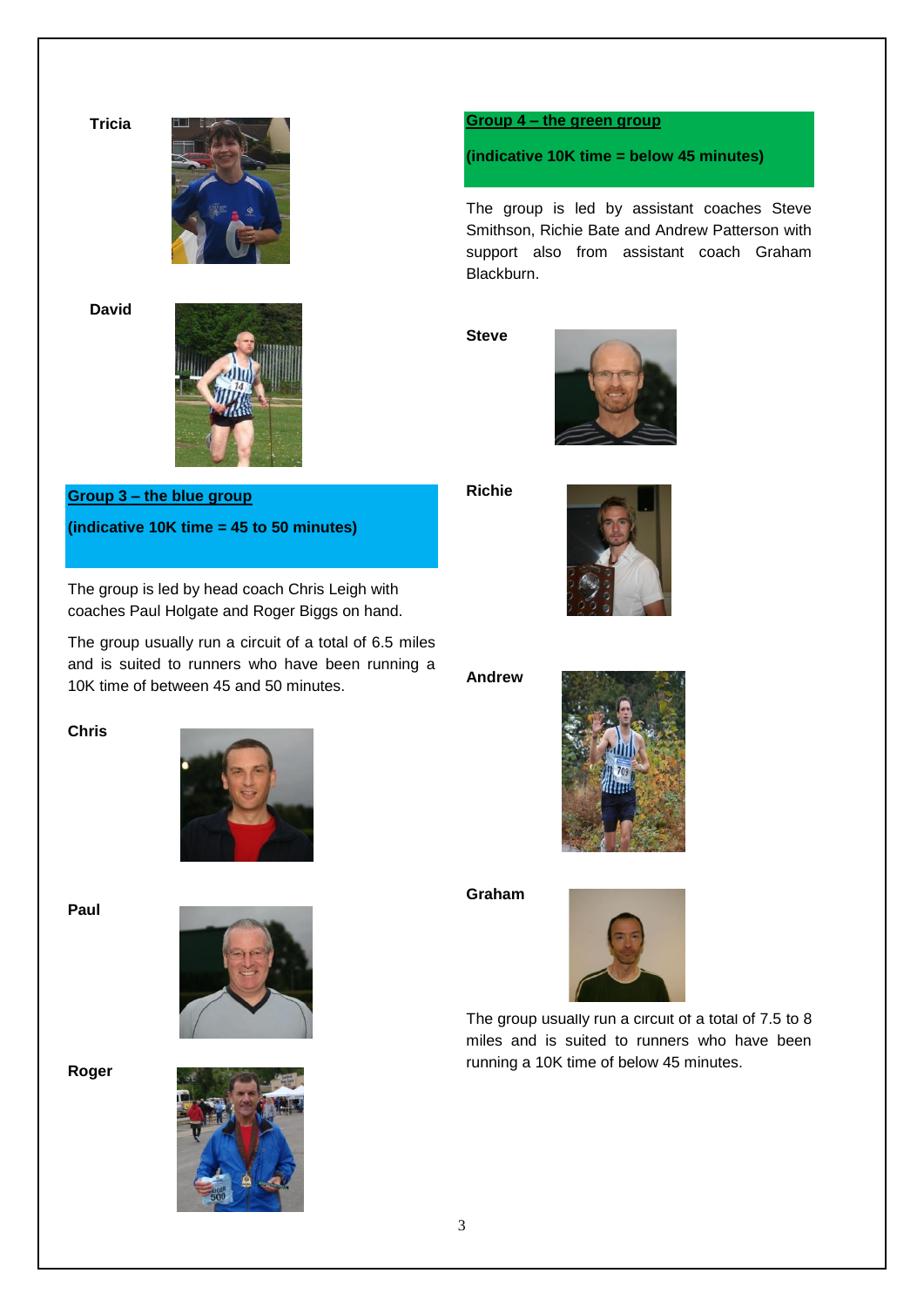### **Thursday**

Training on a Thursday evening includes a session for the Starter Group, along similar lines to that on Mondays, or the club's speed work session.

The speed work session is not just for those that can run at speed!! In any case, each runners speed is of their making and is relative. **The session on Thursday caters for all abilities – not just the quick.** Its focus is on improving running form and technique so that runners learn how to run well and in turn how to run quicker.

The speed work session usually consists of a series of measured repetitions such as 6 x 800 metres of 8 x 400m with suitable recoveries in between. The total distance covered by the session is usually no more than 4 to 5 miles.

As an alternative to the evening sessions, Tony Osborne also organises a steady run in the morning usually covering 6 to 7 miles and incorporating a mixture of off-road running and hills to strengthen runners – known as Ossie's Angels! Look out for the Ossie's Angels Forum pages.

### **Saturdav**

Runners have a choice. Either a steady 5 to 6 mile run with Tony Osborne in the morning, similar to but not the same as, the Thursday session. Again look out for Ossie's Angels Forum pages.

Alternatively, a track based speed work session based at Ridlins Athletics stadium in Stevenage.

The track session usually consists of shorter efforts than the speed work session on Thursday and has the aim of improving runners technique and efficiency. This has a really positive impact on running speed. Just like the Thursday sessions, this training supports runners of all abilities.

### Sunday

Sundays are often where the action is with races! When there are not club based events on then there will a long, steady run arranged (the coaching team do their very best to put on at least one run on a Sunday so that runners are catered for). Very often this will be a choice between a distance of 6-8 miles and one of 10-12 miles.

The runs are informal, run at a pace slower than the runners usual training pace and designed to improve overall endurance. These runs are a main stay of those training for the half marathon and marathon distances but are also supported by runners that want to enjoy a social run out within a group and take in the varied countryside surrounding Stevenage. The starting points and routes vary week to week with full details posted on the Sunday Runs board within the Forum.

Remember: **if you are feeling unwell in any way during or after your run please make sure that you speak to a member of your groups coaching team. They need to be aware of this so that they can monitor the situation during training.** 

**If you are feeling unwell before the training session then you are advised not to run.**

## Do you know the training terminology????

Have you ever wondered what 8 x 4min/2min means on the training schedule or even what 2x(12x2min/1min)/4 mins means?? It's like a different language? Not quite. This is a shorthand form to give you information on the effort pattern and recovery pattern for an intervals session.

So:

8 x 4 min/2 min means that the group will run an effort for 4 mins followed by a recovery run of 2 min before repeating the 4 min effort and so on for a total of 8 efforts.